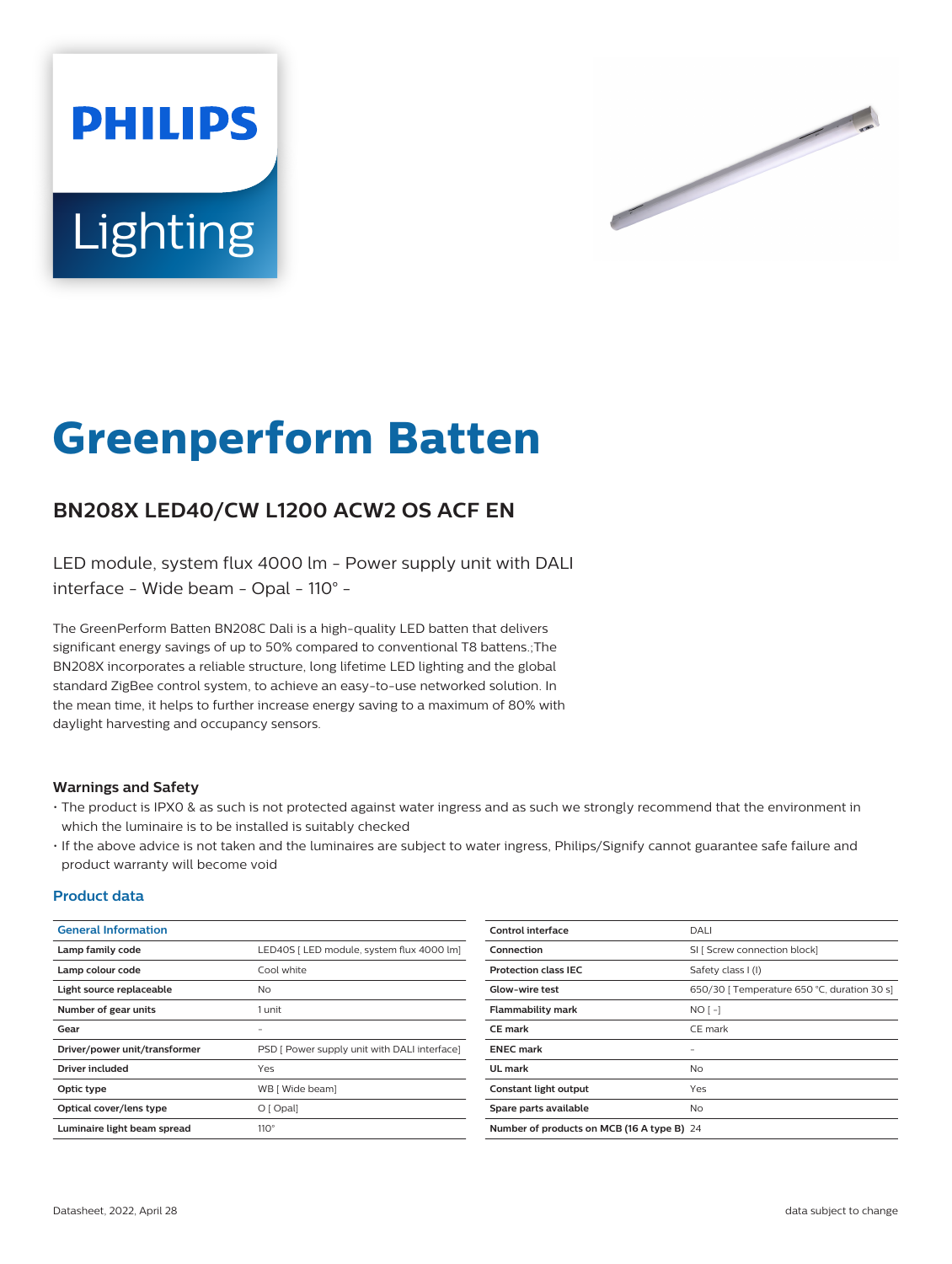### **Greenperform Batten**

| Light source engine type                   | LED                      |
|--------------------------------------------|--------------------------|
|                                            |                          |
| <b>Operating and Electrical</b>            |                          |
| <b>Input Voltage</b>                       | 220 to 240 V             |
| Input frequency                            | 50 to 60 Hz              |
| Power factor (min.)                        | 0.9                      |
| Power factor (nom.)                        | 0.9                      |
|                                            |                          |
| <b>Controls and Dimming</b>                |                          |
| Dimmable                                   | Yes                      |
|                                            |                          |
| <b>Mechanical and Housing</b>              |                          |
| <b>Housing material</b>                    | Steel                    |
| Optic material                             | Polycarbonate            |
| Optical cover/lens material                | Polymethyl methacrylate  |
| Gear tray material                         | Steel                    |
| Optical cover/lens finish                  | Opal                     |
| Colour                                     | White                    |
|                                            |                          |
| <b>Approval and Application</b>            |                          |
| Ingress protection code                    | IP20 [ Finger-protected] |
| Mech. impact protection code               | IK03 [ 0.3 J]            |
|                                            |                          |
| <b>Initial Performance (IEC Compliant)</b> |                          |
| Initial luminous flux (system flux)        | 4000 lm                  |
| <b>Luminous flux tolerance</b>             | $+/-7.5%$                |

| Initial LED luminaire efficacy | 118 lm/W |
|--------------------------------|----------|
| Lamp colour temperature        | 6500 K   |
| <b>Colour Rendering Index</b>  | 80       |
| Initial chromaticity           |          |
| Initial input power            | 34 W     |
| Power consumption tolerance    | $+/-10%$ |

| <b>Over Time Performance (IEC Compliant)</b> |         |
|----------------------------------------------|---------|
| Median useful life L70B50                    | 50000 h |

| Median useful life L70B50 |  |
|---------------------------|--|
|---------------------------|--|

| <b>Application Conditions</b> |                             |  |
|-------------------------------|-----------------------------|--|
| Ambient temperature range     | 0 to +40 °C.                |  |
| Maximum dimming level         | 1% (depends on dimmer, ELV) |  |

## **Product Data**

| <b>Full product code</b>          | 911401831699                         |
|-----------------------------------|--------------------------------------|
| Order product name                | BN208X LED40/CW L1200 ACW2 OS ACF EN |
| Order code                        | 911401831699                         |
| SAP numerator - quantity per pack |                                      |
| Numerator - packs per outer box   |                                      |
| <b>SAP material</b>               | 911401831699                         |
| SAP net weight (piece)            | 1.800 kg                             |



**Dimensional drawing**

<sup>A</sup> B<sup>58</sup> <sup>57</sup> C57 58

**BN208X LED40/CW L1200 ACW2 OS ACF EN**